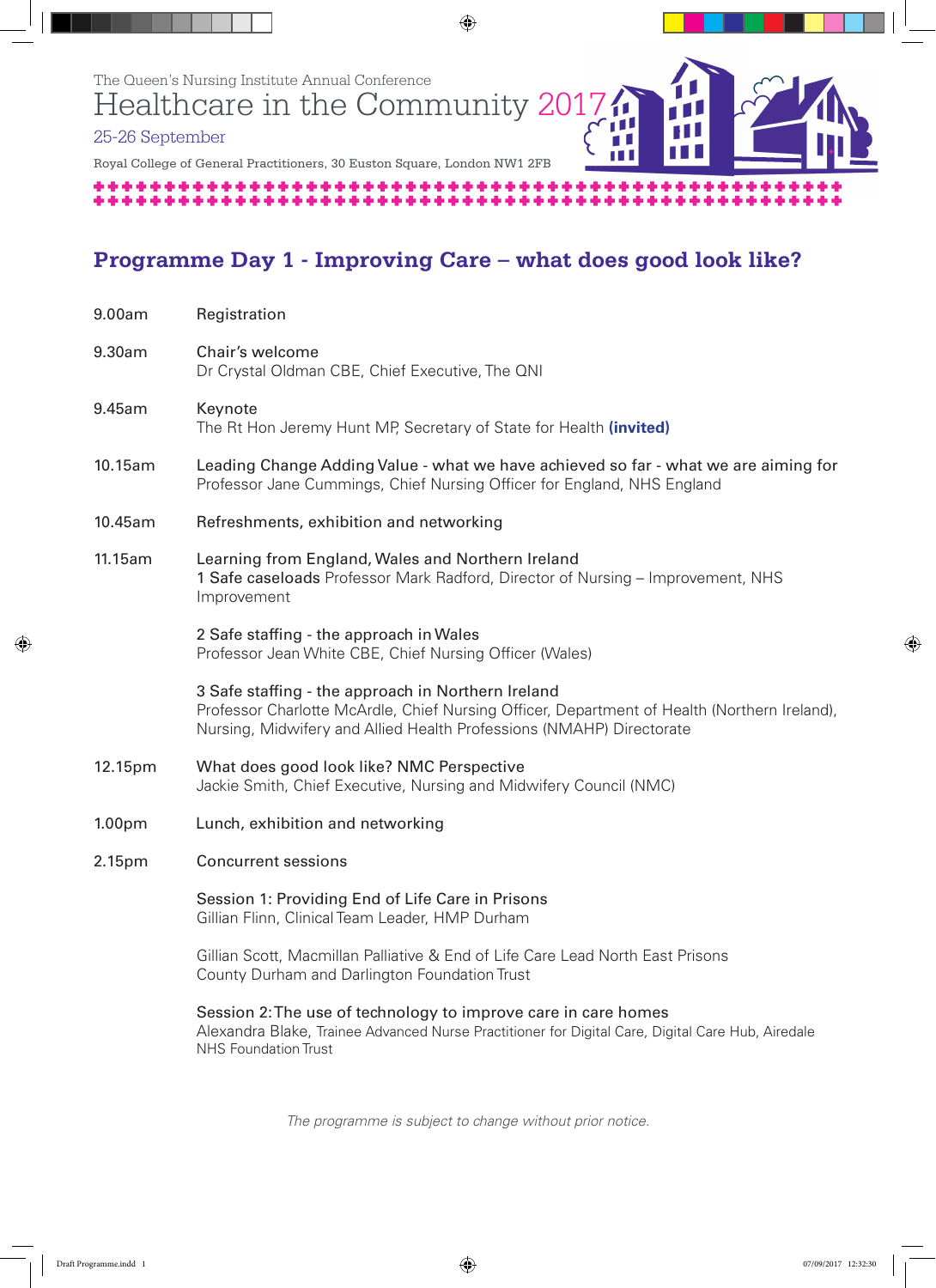

## **Programme Day 1 - continued**

|        | Session 3: New Care models in Health Creating practice<br>Louise Brady, Lead Nurse: Primary & Community Care Local Care Organisation<br>Practice Nurse Donneybrook Medical Centre Tameside & Glossop CCG, Manchester Health<br>and Care Commissioning: Greater Manchester CCG's and Manchester City Council |
|--------|-------------------------------------------------------------------------------------------------------------------------------------------------------------------------------------------------------------------------------------------------------------------------------------------------------------|
|        | Lynda Anne Sherlock, Patient Educator, Part time degree student at Liverpool Hope<br>University, BA Disability Studies in Education                                                                                                                                                                         |
|        | Session 4: Integrated care model for Homeless People<br>Gina Rowlands, Managing Director, Bevan Healthcare CIC                                                                                                                                                                                              |
|        | Session 5: Poster presentations<br>Community Nurses showcasing real examples of innovation in practice                                                                                                                                                                                                      |
| 3.00pm | Refreshments, exhibition and networking                                                                                                                                                                                                                                                                     |
| 3.30pm | National Garden Scheme - Nurses, Gardens and Health<br>George Plumptre, Chief Executive, National Garden Scheme                                                                                                                                                                                             |
| 4.00pm | Improving care - CQC perspective<br>Professor Ursula Gallagher, Deputy Chief Inspector PMS and Integrated Care (London) and<br>Lead Nurse, Care Quality Commission                                                                                                                                          |
| 4.30pm | Announcement: winners of the poster competition<br>Professor Alison While, Fellow, The QNI, Emeritus Professor of Community Nursing at King's<br>College London                                                                                                                                             |
| 4.40pm | Finale<br>Dr Crystal Oldman CBE, Chief Executive, The QNI                                                                                                                                                                                                                                                   |
| 5.00pm | Wine reception and networking:                                                                                                                                                                                                                                                                              |

Sponsored by Hallam Medical



*The programme is subject to change without prior notice.*

◈

 $\bigcirc$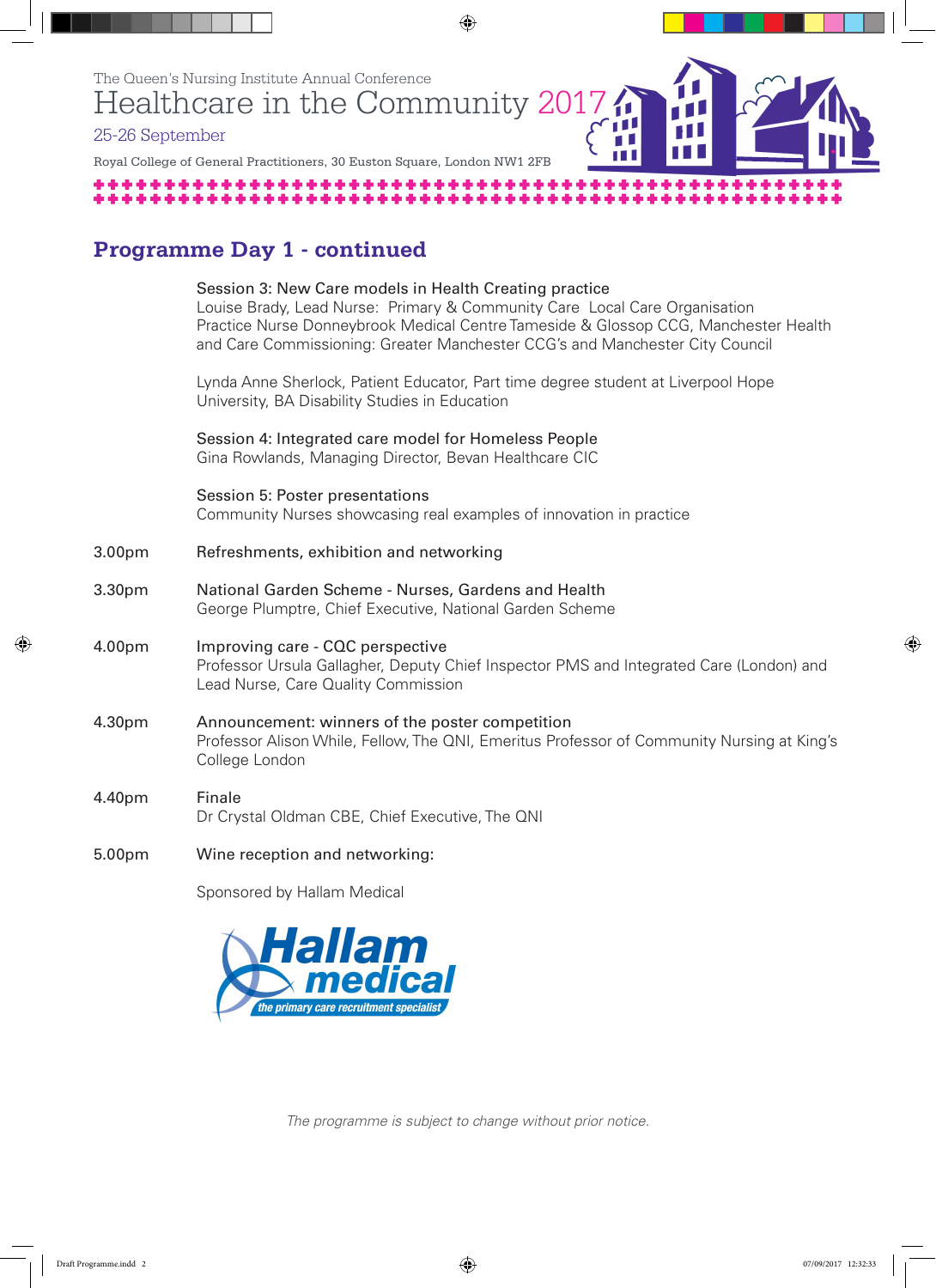

### **Programme Day 2 - Community & Primary Care - Nursing for the future**

| 9.00am             | Registration                                                                                                                                                                                                                                          |
|--------------------|-------------------------------------------------------------------------------------------------------------------------------------------------------------------------------------------------------------------------------------------------------|
| 9.30am             | Chair's welcome<br>Kate Billingham CBE, Chair of Council, The QNI                                                                                                                                                                                     |
| 9.45am             | Our Children our future<br>Professor Viv Bennett CBE, Chief Nurse, Public Health England                                                                                                                                                              |
| 10.10am            | Nurses for the future - Higher ambition for the proposed new draft standards of<br>proficiency for registered nurses<br>Anne Trotter, Assistant Director: Education and Standards, Nursing and Midwifery Council                                      |
| 10.35am            | Nurses for the future - Apprenticeships<br>Sam Donoghue, Senior Nurse: Policy, Health Education England                                                                                                                                               |
| 11.00am            | Refreshments, exhibition and networking                                                                                                                                                                                                               |
| 11.25am            | Lessons learnt from integration in Northern Ireland<br>Mary Hinds, Director of Nursing and Allied Health Professions, Public Health Agency                                                                                                            |
| 11.55pm            | Nurses for the future - View from the Council of Deans of Health<br>Professor of Nurisng/University Dean of Learning & Teaching, Chair Council of Deans of<br>Health UK, Edinburgh Napier University, Scotland, Council of Deans of Health UK, London |
| 12.25pm            | Living with Dementia - A partner's perspective<br>Dr Christine Wise, Carer                                                                                                                                                                            |
| 1.00 <sub>pm</sub> | Lunch, exhibition and networking                                                                                                                                                                                                                      |
| 2.15pm             | <b>Concurrent sessions</b>                                                                                                                                                                                                                            |
|                    | Session 1: QNI/QNIS General Practice Nursing standards<br>Mary Saunders, Project Manager, QNI                                                                                                                                                         |
|                    | Session 2: District Nursing standards One year on<br>Julie Bliss, Chair Association of District Nurse Educators, Senior Lecturer, King's College<br>London                                                                                            |

*The programme is subject to change without prior notice.*

Draft Programme.indd 3 07/09/2017 12:32:36

◈

 $\bigcirc$